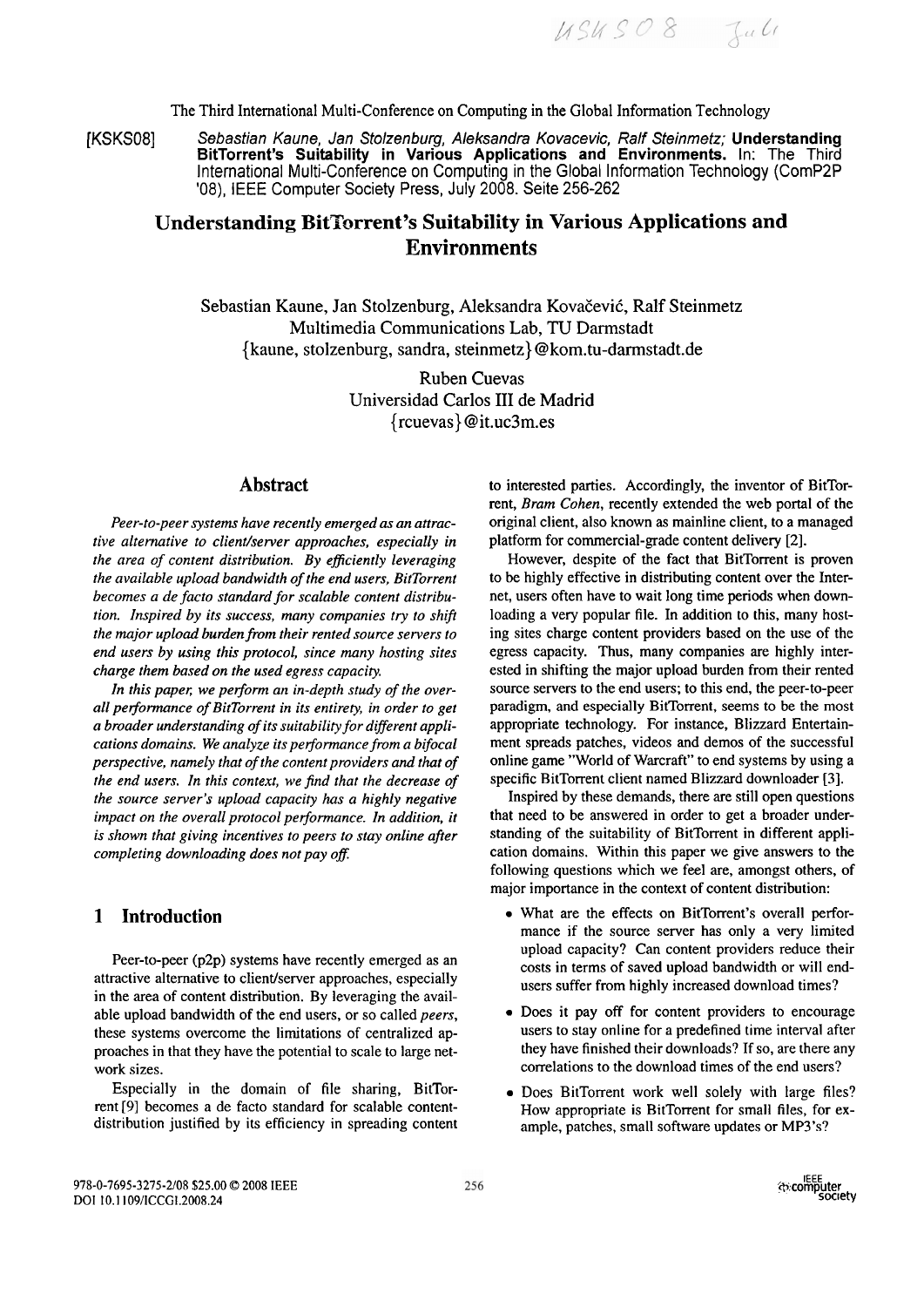- How much of the uploaded data is served by the source server? In general, do peers have to provide the Same amount of uploaded data? **1s** it evenly balanced among all peers or does a small group has to carry the major burden?
- Are there any correlations between the download times and the point in time at which a peer joins a torrent? Furthermore, does the network joining time influence a peer's carried upload capacity?

To answer these questions, we present a detailed study of the overall performance of BitTorrent in two different use case scenarios. The first scenario describes a so called *flash crowd.* That is, this scenario reflects a common real world situation in which a very popular file is made available by a content provider and a large number of peers try to download it within a short time frame.

The second download scenario, named *constant stream,*  reflects the situation in which one specific file is stored on a web server together with many other files over several weeks or months. This scenario covers the case in which rented web servers are combined with software archives or mirror servers offering reams of different video files, soft-Ware updates, and patches. However, due to the large number of files, the upload bandwidth of the content server is very limited, meaning that only a limited upload capacity is available per file.

The main contribution of this paper is the analysis of the overall performance of BitTorrent in *its entirety.* That is, we investigate its behavior and effectiveness under various influential factors by using the proposed use case scenarios as fundamentals of our research. Previous work, e.g. [11] [10] [8], focuses, instead, on specific mechanisms and algorithms applied in BitTorrent. In particular, they solely explore the impact of those algorithms on the performance of BitTorrent by comparing them to existing or newly introduced alternatives.

The rest of this paper is structured as follows. Section 2 provides a brief background on BitTorrent. In Section **3** and 4, we present our evaluation methodology and the results of our analyses. Discussion and remarks are given in Section 5. Related work is in Section 6, while in Section 7 we conclude the paper.

### **2 Overview of BitTorrent**

BitTorrent is a P2P file distribution protocol whose goal is to enahle fast and efficient content replication over the **In**temet. It leverages the upload bandwidth of the downloading peers and thereby increases the global system capacity with increasing network size. In particular, the basic idea is to split a file into pieces of typically 256 KB, and then to further divided each piece into blocks of 16 KB. All information necessary to download a specific file can be obtained from a meta info file, also called a *torrent,* which is usually stored on a web server. Each torrent also contains the **TP**  address and port of a central component called the *tracker.*  This component periodically receives statistics from nodes currently involved in the download process and keeps track of when peers join and leave the system.

To join the system, each peer downloads a torrent file and then contacts the corresponding tracker to obtain a list containing a random subset of the peers (typically 50 nodes) currently in the system. The new node then tries to establish a connection to its so called *neighbors* in order to be incorporated into the current download process. Nodes replicate data among each others at a block-level by using swarming techniques. For further details about the applied algorithms of BitTorrent, we refer the interested reader to [2].

#### **3 Evaluation Methodology**

Inspired by the increasing demand of BitTorrent in commercial applications, it is essential to analyze its performance in different use case scenarios in more detail. In particular, a distinction has to be made between commercially driven closed source clients such as the Blizzard Downloader, and Open source variants like Azureus [I], and  $\mu$ Torrent [7].

Analyzing the latter Comes with many influential factors which can highly falsify the results of measurement, especially in environments consisting of diverse descendants of the mainline client. For instance, reason for this might be user-manipulated software clients, different parameter setups or even specific choking algorithms applied by each compatible client. Hence, conclusions about the real performance of BitTorrent might be misleading in these heterogeneous environments.

Instead, a closed source variant allows the creation of a homogenous environment that is, on the one hand, much more controllable for developers, and that has, on the other hand, a positive side effect that the underlying algorithms of BitTorrent are harder to manipulate. Not surprisingly, the mainline client of BitTorrent is closed source as of a few months ago.

#### **3.1 Simulation Model**

For this reason, we assume for our experiments, a homogeneous environment consisting entirely of peers using the mainline client 5.2.0. By inspecting the source code of this client, we have accurately implemented it in PeerfactSim  $[5]$ , a large scale simulator for  $p2p$  systems. The protocol Settings, e.g. the maximum number of outgoing connections, the maximum peer set size and the number of peers initially retumed by the tracker, are adjusted to the default values to be as close to reality as possible.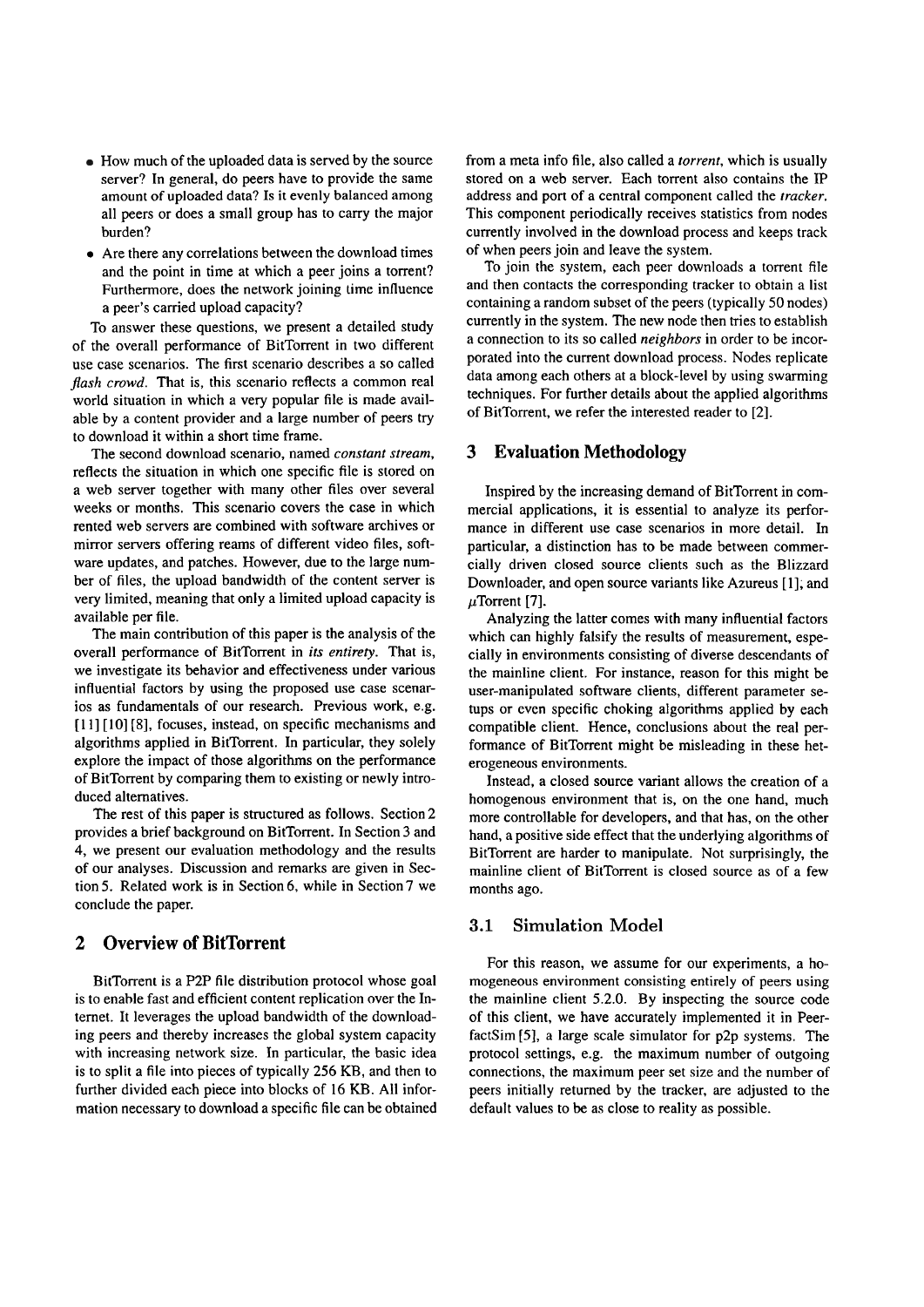BitTorrent uses TCP Streams to transfer data between two peers; therefore, in order to reflect the underlying network topology, several gigabytes of internet measurement data derived from the CAIDA [4] and PingER [6] project are integrated into the core simulation framework of Peerfact-Sim. This allows us to realistically model concurrent and competing TCP streams, and thus to capture the real world behavior of BitTorrent. In addition to this, the integration of the measurement data also allows us to realistically model round-trip-times of overlay messages, packet loss probabilities, and inter packet delay variations (also known as *jitter)*  for inter, and intra country, and regional connections from all over the world.

The use of simulation as a means of evaluation enables to study particular situations reflecting different use case scenarios that would be hard to realize in real word experiments.

## **3.2 Metrics**

The *performance* criterion refers to the download time of users. In particular, we analyze in detail:

*Mean download time.* This metric specifies the average time it takes for each User to download a demanded file. We compare the mean download time to a simulated optimum in which users are able to fully utilize their download within the entire download process.

*Absolute download\$nish time.* This metric specifies the absolute point in time at which each peer's download finishes relatively to the start of the scenario at time point Zero. E.g. if a peer joins the network at time point 30 and his download takes 60 minutes, the absolute download finish time would be 90. Ry using this metric, we are able to quantify correlations between the download times and the network joining times.

The *costs* criterion stands for the effort measured in uploaded data that both the users and the source server rented by content providers have to make in order to spread a file. We differentiate between the following two metrics:

- *Load on the source server.* This is defined as the amount of uploaded data (e.g. in GB's) provided by the source server. In our presentation, we divide this load by the aggregated upload data of the whole network. Thus, we are able quantify the fraction of data sent out by the source server.
- *Load on the peers.* This is defined by total amount of data uploaded by the users relative to the aggregate upload data of the whole network. This metric directly depends on the previous one. That is, the more load carried by the source server, the less data uploaded by the peers, and vice versa. However, it is also important

to consider the load-balancing in terms of provided upload data between the users, e.g., do a few peers cany the whole load or is it evenly distributed between all participants.

### **3.3 Scenarios**

The following two use case scenarios were evaluated in this work. In each scenario, we used the default settings as stated below, although we do vary these settings to reflect different situations of interest as noted later On.

I) *Scenario "Flash Crowd":* In this scenario, a popular software update is made available by a content provider. The basic setups has the following settings:

- File size: 100 MB
- Number of source servers: 1 (which stays on throughout the duration of the experiment)
- Source server upload bandwidth: **1000** Kbps
- Peer download/upload bandwidth: **1000J128** Kbps
- Join/leave process: A flash crowd where nodes join the network in 40-second intervals. Each peer leaves the network as soon as he finishes the download
- Duration of Experiment: **1** hour of joining, and then until all peers have finished their downloads
- Number of peers that join the system: 100

Additionally to this basic setup, we varied specific parameters within the different simulation runs according to Tab. **1.** 

| <b>Variation</b>   | <b>Description</b>                                                       |  |  |  |
|--------------------|--------------------------------------------------------------------------|--|--|--|
| Slow seed          | Up-/download bandwidth of the source<br>server is halved                 |  |  |  |
| Altruistic clients | Peers stay online 30 minutes after they have<br>finished their downloads |  |  |  |
| Small file         | File size is 20 MB instead of 100 MB                                     |  |  |  |

## **Table 1. Variations used in our simulations for the "Flash Crowd" scenario.**

*2) Scenario "Constant Stream":* This scenario reflects a particular situation in which a demanded file is stored on a web server among several other files, thus constituting a file archive. For this reason, only a limited upload bandwidth of the source server can be reserved by the content provider for this particular file. The basic setup of this scenario has the following settings:

- File size: 40 MB
- Number of source servers: 1 (which stays on throughout the duration of the experiment)
- Source server upload bandwidth: **256** Kbps
- Peer download/upload bandwidth: **1000J128** Kbps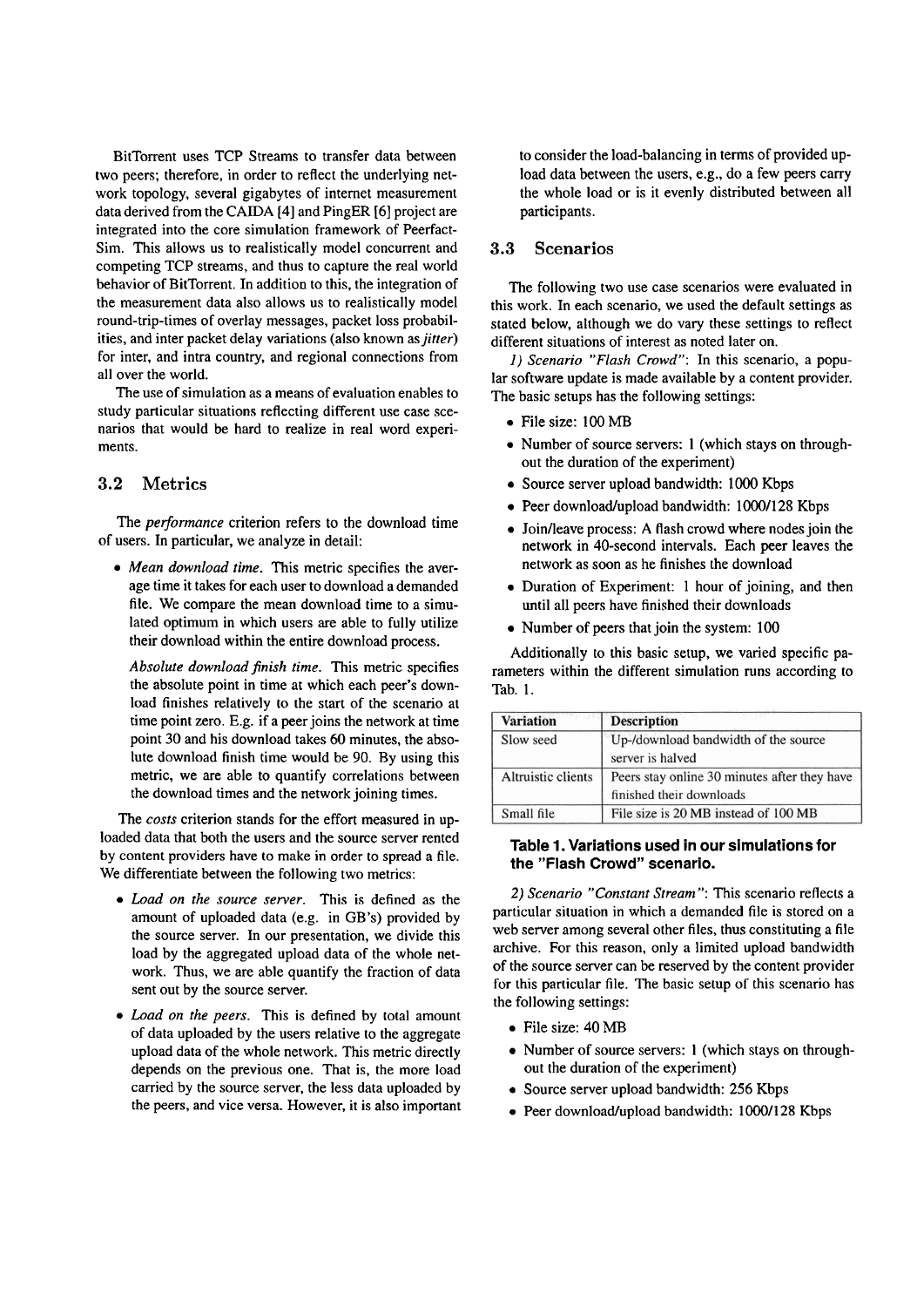

pendent on the network joining time (basic setup).





(a) The amount of uploaded data of each peer de- (b) The download time of each peer dependent on (c) The point in time at which each peers down-<br>pendent on the network joining time (*basic setup*). the network joining time **time (variation "altruistic clients").** 



- Joinlleave process: Peers are joining the network in **2**  minute intervals. Each peer leaves the network as soon as he finishes the download
- Duration of Experiment: **24** hours of joining, and then until all peers have finished their downloads
- Number of peers that join the system: 2880

Also in this scenario, we varied specific parameters according to Tab. 2.

| <b>Variation</b>   | <b>Description</b>                                                      |  |  |
|--------------------|-------------------------------------------------------------------------|--|--|
| Slow seed          | Up-/download bandwidth of the source<br>server is halved                |  |  |
| Altruistic clients | Peers stay online 5 minutes after they have<br>finished their downloads |  |  |

## **Table 2. Variations used in our simulations for the "Constant Stream" scenario.**

## **4 Results**

# **4.1 Scenario "Flash Crowd"**

The outcomes of this scenario using the basic setup are as follows. The source server has to carry 15% of the total amount of uploaded data in the whole network (cf. Tab. 3). The remaining 85% is carried by the leeching peers. Fig. l(a) depicts the average amount of bytes uploaded by each peer, depending on the time he joined the network. It can be seen that there are large fluctuations in the amount of uploaded data of each peer. Some peers only provide **40** MB whereas a small group of peers provide 120 MB. Keeping in mind that all peers have the Same bandwidth capacities, we conclude that the load balancing of BitTorrent in this scenario is far from the optimum in which the load would be evenly distributed between all clients. Moreover, the graph also suggests that there is no dependency between the joining time of a peer and the amount of upload he provides.

The analysis of the download times show that the later a peer joins the network, the less time he needs to receive the complete file (cf. Fig. l(b)). This observation seems to be logical since the more time proceeds the more potential seeding peers are available in the network. Peers joining later into the network benefit from this situation. The simulations showed further that the absolute download finish times of all leeching peers are close together'. That is, **ir**respective of the network joining times, all peers finished their downloads nearly at the Same point in time.

-

In conclusion, the content server has to carry only a seventh part (15%) of the load he would have to carry without BitTorrent! On the other hand, as seen in Tab. 3, the mean download time in this scenario was 169 minutes. If we compare this time, with the theoretical optimum of 13 minutes which is achieved if each peer is able to fully utilize its download bandwidth, the leeching peers have to wait on average thirteen times longer compared to this optimal download time.

*1) Variation "Slow Seed".* The bisection of the source server's bandwidth capacity leads to surprising results. On the one hand, the aggregated upload data that the source server has to carry is further reduced to 12% (cf. Tab. **3).** However, the download times are now twice as long as compared to the basic setup of this scenario. Our simulations showed that in the worst case, some peers need 6 hours to finish their download. Furthermore, the simulations revealed thal the fluctuations of the amount of upload data each peer has to carry on average ranges now between 25MB and 200 MB. Thus, the ratio of the upper and lower bounds grows from 1:3 to 1:8 when compared to the basic setup before. We conclude that the upload capacity of the source server has a high impact on the overail performance of BitTorrent in a flash crowd scenario.

*2) Variation "Allruistic Clients". In* this setup, the leeching peers stay online 30 minutes after they have finished their downloads. One might suggest that this circumstance

<sup>&</sup>lt;sup>1</sup>The correspondent graphs are not shown due to space constraints.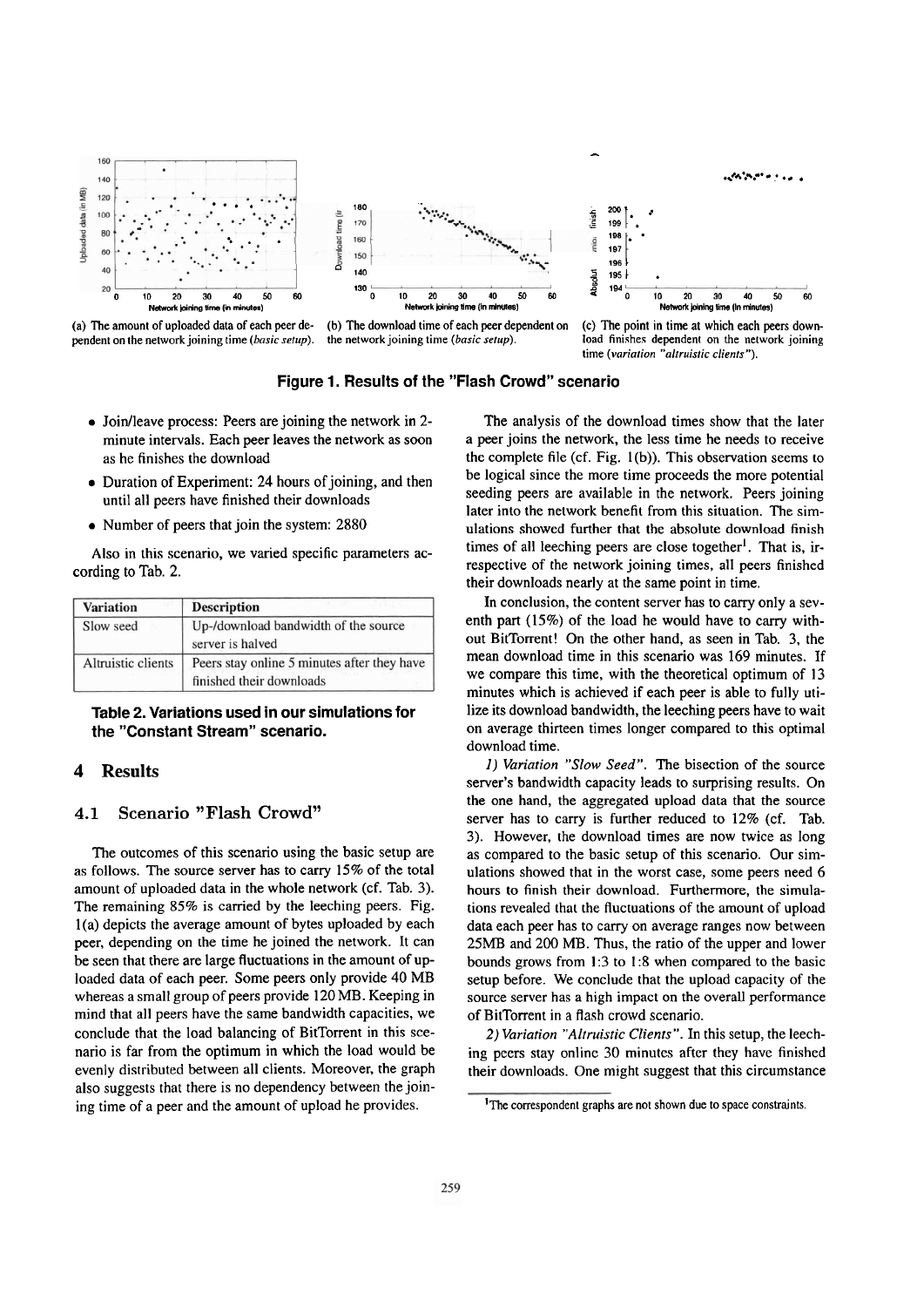

pendent on the network joining time in the flash



(a) The amount of uploaded data of each peer de- (b) The download time of each peer dependent on (c) The amount of uploaded data of each peer de-<br>pendent on the network joining time in the flash the network joining time in crowd scenario (variation "small file"). *nario (variation "small file")*. *stant stream scenario (basic setup).* 



**Figure 2. Results of the "Flash Crowd" and "Constant Stream" scenario.** 

would boost the download times. However, the measured results show the opposite (cf. Tab. **3).** Neither the mean download times nor the amount of aggregated upload carried by the source server changes significantly cornpared to the basic setup. In addition to this, Fig. l(c) confirms again the observation already mentioned in the basic setup, that nearly all peers finish at the same point in time. Our simulations showed further that the download times only decreases for peers joining at the end of the simulated scenario, and that this was not even a significant decrease, cornpared to the basic setup. Thus, if we compare the effort to encourage users to stay online 30 minutes after their downloads have completed, we have to conclude that it does not pay off in a flash crowd.

|                                 | <b>Basic</b><br>setup | <b>Slow</b><br>seed | <b>Altruistic</b><br>clients | <b>Small</b><br>file |
|---------------------------------|-----------------------|---------------------|------------------------------|----------------------|
| Duration (hours)                | 3,5                   | 6                   | 3,4                          | 1,2                  |
| File size (MB)                  | 100                   | 100                 | 100                          | 20                   |
| Bytes sent (GB)                 | 10                    | 10                  | 10                           |                      |
| % from server                   | 15%                   | 12%                 | 13%                          | 29%                  |
| % from peers                    | 85%                   | 88%                 | 87%                          | 71%                  |
| Avg. download<br>time (minutes) | 169                   | 332                 | 166                          | 27                   |

## **Table 3. Overview about results ("Flash Crowd" scenario).**

*3) Variation "Small File".* In this scenario, the leeching peers tned to download a relatively small file, amounting to 20 MB. The results show interesting new insights into the performance of BitTorrent. First, the load on the source server in terms of provided upload data was as twice as that of the basic setup. That is, the seed has to carry about 29% of the aggregated amount of uploaded data (see Tab. **3).**  Furthermore, peers joining at the beginning of the simulated flash crowd scenario have to bear a high upload burden sometimes reaching over 30 MB (cf. Fig. 2(a)). In contrast, peers joining at the end only have to carry around 5-10 MB. Hence, it can be observed that the load-balancing of BitTorrent in terms of provided upload data is bad for small files. Second, Fig. 2(b) shows very high fluctuations in the download times of the leeching peers, ranging from 5 minutes to 1 hour. Remarkably, there is a clear trend that peers joining at the end of the simulated scenario never need more than 20 minutes to finish the download. In contrast, some peers, joining at the beginning of the scenario, needed an average of 45 minutes to receive the file.

In Summary, we conclude that BitTorrent performs suboptimally for small file sizes. Peers joining at the end of the flash crowd scenario have, on the one hand, only to carry a very limited amount of the total upload burden, but benefit from very low download times; whereas peers joining at the beginning suffer from both high download times and the major upload burden.

#### **4.2 Scenario** " **Constant Stream"**

The results of the constant stream scenario in its basic configuration, derived from a measurement period of 24 hours, showed that the source server has to carry only a very limited load, namely 8% of the total amount of upload data (cf. Tab. 4). Fig. 2(c) depicts the amount of uploaded data of each peer. It can be seen that many of the leeching peers contribute around 10-30 MB, while a small fraction has to bear the brunt of the load, around 150MB. Compared to the previous scenario (flash crowd), we observe a much better load-balancing in terms of send data by each peer.

Also, the analysis of the download times offers good results. The optimum time by fully utilizing the download bandwidth would be 5 minutes, which no peer has achieved. However, the simulation showed that some of them managed to finish their downloads in 10 minutes, whereas the measured average was 29 minutes (see Tab. 4). Further, Fig. 3(a) shows a linear increase of the absolute download finish times of the leeching peers. This indicates that the majority need the same time to download the file; only some of them suffer from a higher deviation of the average.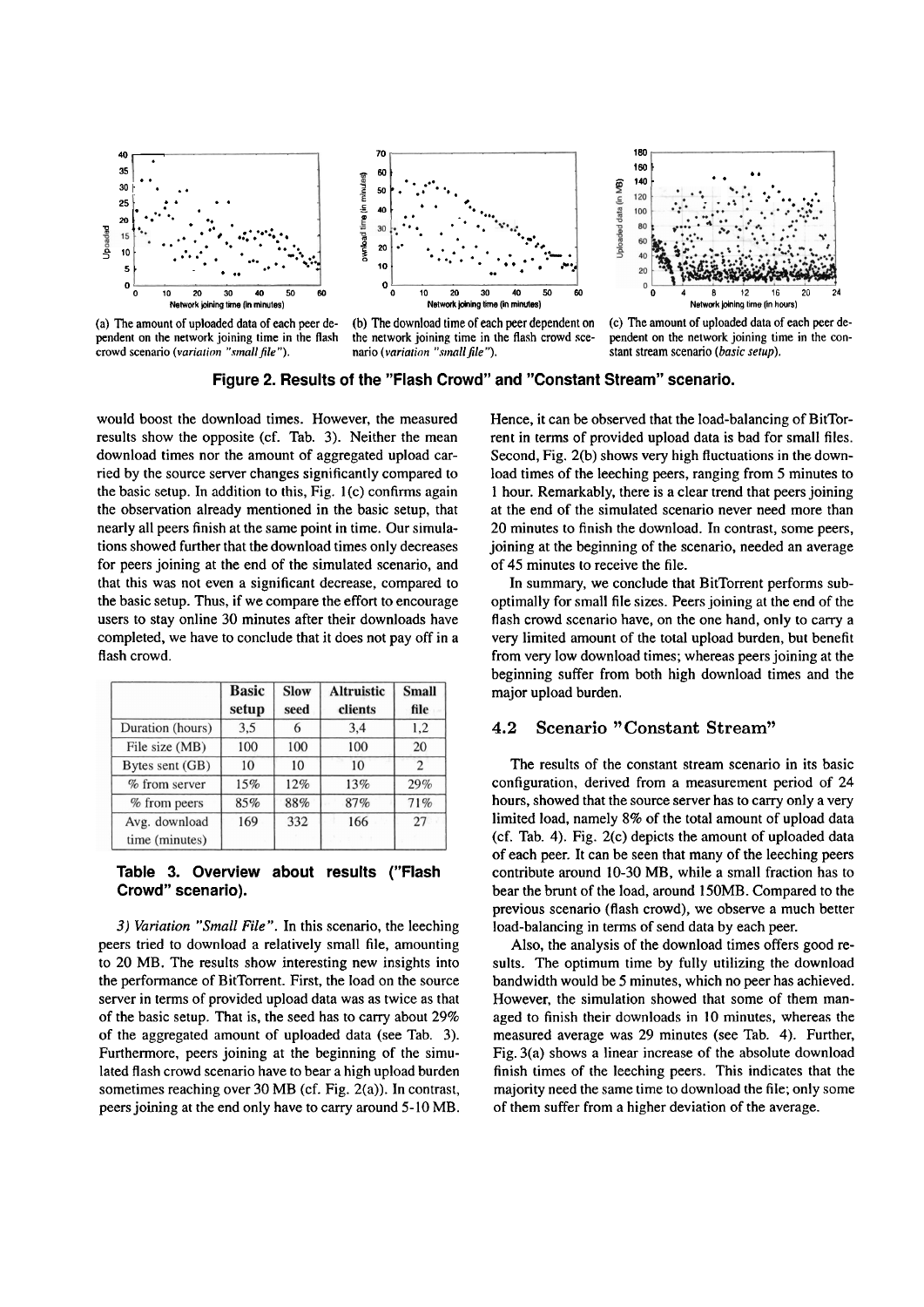

**time (basic serup). time (variarion "altruistic clients** "). **"altruisric clients").** 



(a) The point in time at which each peers down-<br>load finishes dependent on the network joining load finishes dependent on the network joining pendent on the network joining time (*variation* load finishes dependent on the network joining load finishes dependent on the network joining pendent on the network ime (variation "altruistic clients").<br>
<sup>1</sup> altruistic clients").



**Figure 3. Results of the "Constant Strearn" scenario.** 

use case scenario. First, it efficiently leverages the available upload bandwidth of the leeching peers, and at the same Moreover, the average completion time to download the file<br>time it provides download times being partly close to the does not significantly decrease (cf. Tab. 4). time it provides download times being partly close to the theoretical optimum of 5 minutes. Only a very small frac- *2) Variation "Slow Seed".* Also, the experiments in tion suffers from the unbalanced load distribution in terms the constant stream scenario have shown that the bisection of provided upload bandwidth. of the source server's upload bandwidth capacity to only

| $4.11 \times 50$                | <b>Basic</b><br>setup | Slow<br>seed | <b>Altruistic</b><br>clients |
|---------------------------------|-----------------------|--------------|------------------------------|
| Duration (hours)                | 24                    | 24           | 24                           |
| File size (MB)                  | 40                    | 40           | 40                           |
| Bytes sent (GB)                 | 28,8                  | 28,8         | 28,8                         |
| % from server                   | 8%                    | 5%           | 6%                           |
| % from peers                    | 92%                   | 95%          | 94%                          |
| Avg. download<br>time (minutes) | 29                    | 53           | 27                           |

**Table 4. Overview about results ("Constant Stream" scenario). 5 Discussion and Remarks** 

*I) Variation "Altruistic Clients".* In this variation the peers stayed online five minutes after finishing their downloads. At first glance, this slight variation should not strongly affect the outcomes of the measurements; however, Fig. 3(b) and Fig. 3(c) give some interesting insights.

From Fig. 3(b), it can be seen that, in terms of absolute download finish times, the equilibrium is heavily disturbed compared to Fig. 3(a). In particular, the peers cluster together in small groups and finish their downloads at nearly the same point in time. Peers which are online in the beginning of each cluster formation have to wait the longest to finish their downloads and have additionally to carry the highest amount of upload data (cf. Fig. 3(c)). On the other hand, peers that are joining at the end of a cluster formation finish their downloads in a nearly optimal time (5-10 minutes) and provide only very little upload data.

In conclusion, content providers can only reduce 2% of the costs in terms of provided upload data when encourag-

We conclude that BitTorrent is very appropriate in this ing users to stay online for a short time period (five min-<br>e case scenario. First, it efficiently leverages the available utes in this variation) after they have fin

128 kbps leads to a negative impact on the overall performance of BitTorrent. The results reflect the same picture as already observed in the flash crowd scenario (cf. Tab. 3) and Tab. 4), except in that the load on the source server decreases. Our simulations also showed that download completion times dramatically fluctuate. The results ranged from 10 minutes to 5 hours. Hence, these outcomes act again as an indicator that the bandwidth of the source server has to be well-proportioned in order to achieve an optimal overall performance in BitTorrent.

The simulations showed that the decrease of the source server's upload bandwidth had a highly negative impact on the overall performance of BitTorrent. More precisely, in both use case scenarios, the bisection of the content servers upload bandwidth lead to mean download completion times that were double the norm, and to a significant imbalance in the amount of upload data provided for each peer. In contrast to this, the load on the source server was only reduced by 3% when compared to the basic setup variation of both scenarios. We conclude that the reduction of the source's upload bandwidth is only somewhat recommendable as it can highly impair the overall performance of BitTorrent. A further interesting insight is that the intention to encourage users to stay online after they have finished their download, does not significantly boost the mean download completion times, even though the load on the source server is only reduced by 3-4% compared to the basic setup of both use case scenarios. If we compare the effort to encourage users